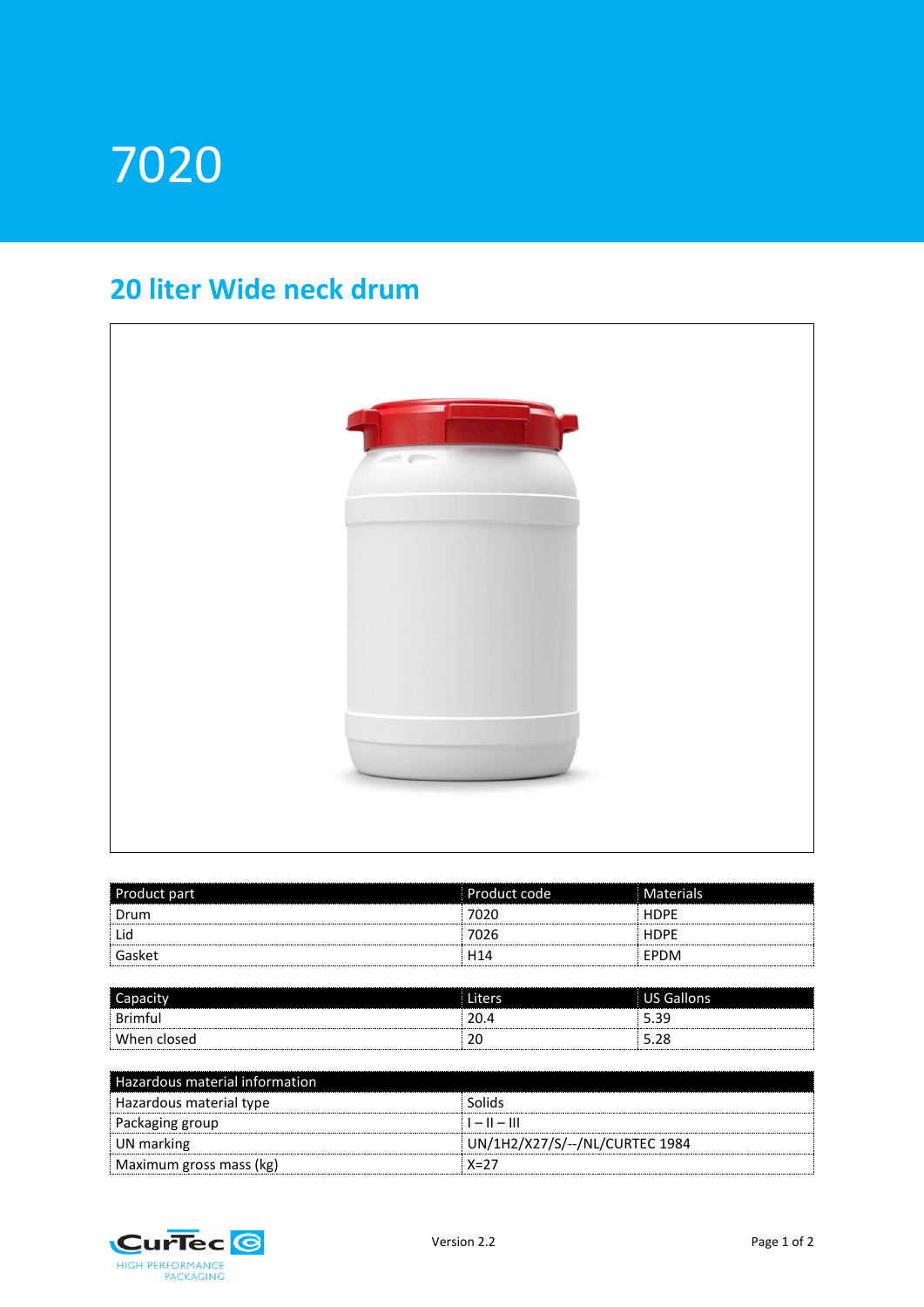| <b>Weight</b> | Grams | <b>Ounces</b> |
|---------------|-------|---------------|
| Drum          | 880   | 31.04         |
| Lid           | 258   | 9.10          |
| Gasket        | 15    | 0.53          |
| Total         | 1153  | 40.67         |

### Weight tolerance

All products have a tolerance of ±4% of the initial weight mentioned on this data sheet

| Dimensional tolerances | % |
|------------------------|---|
| Height                 |   |
| Diameter               |   |

| <b>Wall thickness</b>  | mm |
|------------------------|----|
| Minimal wall thickness |    |
| Nominal wall thickness |    |

| Colors            | Color code | <b>PMS</b> references |
|-------------------|------------|-----------------------|
| Drum <sup>*</sup> | White 004  |                       |
| $ $ Lid*          | Red 402    | 199                   |

*\* Other colors available on request*

| Product identification       | <b>Drum</b>   | Lid    |
|------------------------------|---------------|--------|
| Manufacturer ID              | <b>Bottom</b> |        |
| Product code                 | <b>Bottom</b> | --     |
| Recycle logo / Material type | <b>Bottom</b> | Inside |
| Date clock                   | <b>Bottom</b> | Inside |
| UN-mark                      | <b>Bottom</b> |        |
| Food logo                    | <b>Bottom</b> | --     |
| Material track clock         | <b>Bottom</b> |        |
| CFR49-mark                   | <b>Bottom</b> |        |

### Other information

Maximum filling temperature is 70°C/ 158°F

Contents must have cooled to 30°C/ 86°F before containers can be closed and stacked

DoC available on request

UN certificate available on request

MVTR declaration available on request

Watertightness declaration available on request

User manual available on request

All drums can be made tamper evident with application of compact seal # 7800.

#### **DISCLAIMER**

CurTec manufactures packaging material for a wide range of purposes. This declaration is restricted to the packaging material as it leaves the production facility. CurTec has neither control over final end use of the product nor over processing conditions. It is therefore the responsibility of the end user to check compliance with the relevant regulations and to validate material performance in the end application through proper end use testing.

*© 2020 Property of CurTec International B.V. All rights explicitly reserved, it is not allowed to copy or communicate to other parties without written consent of CurTec.*